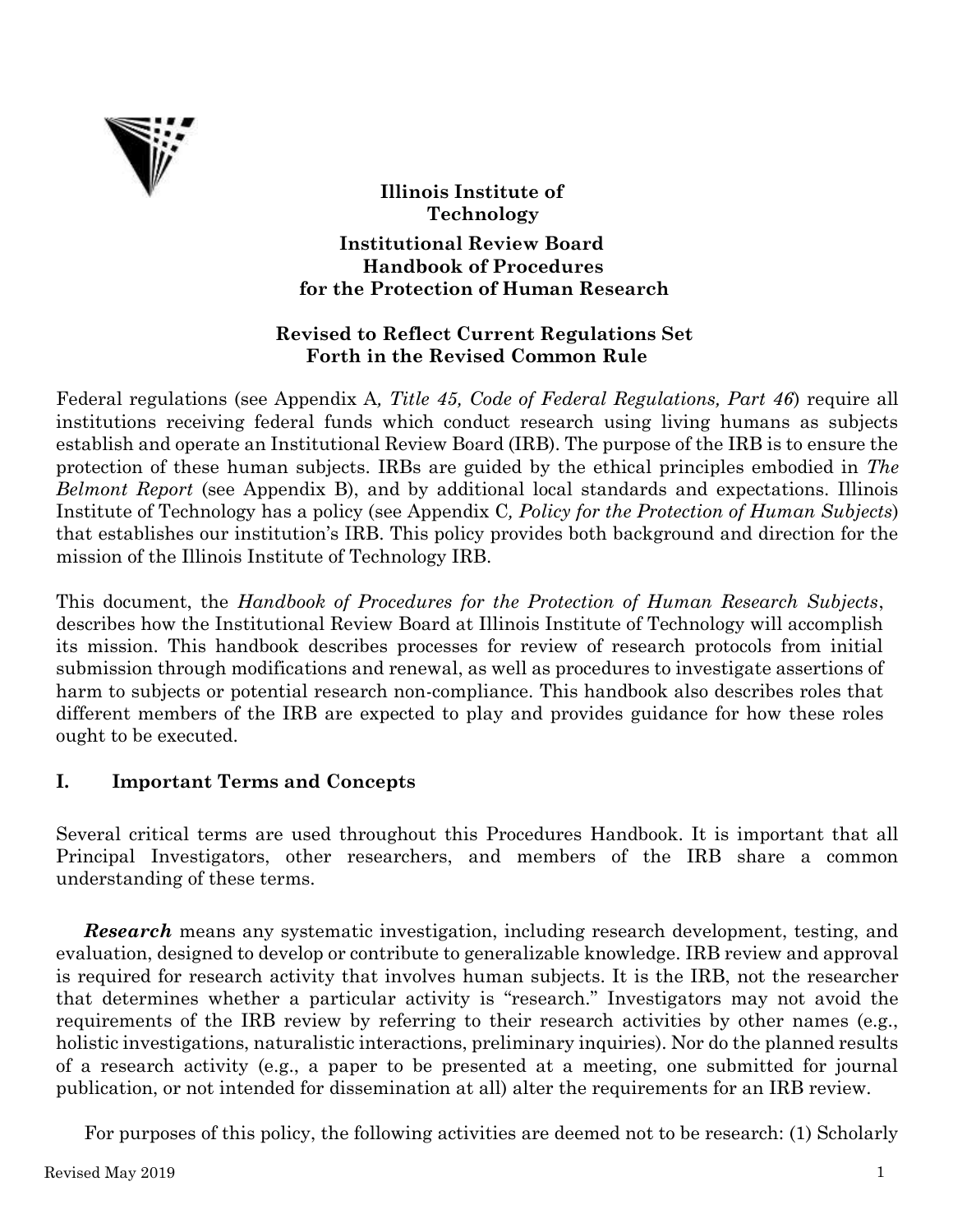and journalism activities (e.g., oral history, journalism, biography, literary criticism, legal research, and historical scholarship), including collection and use of information, that focus directly on specific individuals about whom the information is collected (e.g., news reports on specific people); and (2) Public health surveillance activities, including the collection and testing of information or biospecimens that are expressly conducted, supported, requested, ordered, required, or authorized by a public health authority. Such activities are limited to those necessary to allow a public health authority to identify, monitor, assess, or investigate potential public health signals, onsets of disease outbreaks, or conditions of public health importance (including trends, signals, risk factors, patterns in diseases, or increases in injuries from using consumer products). Such activities include those associated with providing timely situational awareness and priority setting during the course of an event or crisis that threatens public health (including natural or man-made disasters); (3) Collection and analysis of information, biospecimens, or records by or for a criminal justice agency for activities authorized by law or court order solely for criminal justice or criminal investigative purposes; (4) Authorized operational activities (as determined by the federal government) in support of intelligence, homeland security, defense, or other national security missions. The IRB has ultimate authority in deciding where an individual project meets these criteria.

*Research Protocol (Protocol)* is a description of a planned research activity written in sufficient detail to allow for a review of the proposed research activities by the IRB. Research protocols submitted for IRB review are required to follow a specified outline, detailing just the information necessary for a proper IRB review in clear and plain language. Incomplete protocols, protocols containing confusing or unnecessarily technical language, or protocols involving excessive and unnecessary detail (e.g., the entire first three chapters of a dissertation) are unacceptable and will be returned without review.

*Application* refers to a complete protocol submission with ancillary details that the IRB reviews in consideration of the approval of human subjects research. Applications are reproduced in Appendix D of this Handbook, available from the Office of Research Compliance, or accessible at their website, research.iit.edu/orcpd/human-subjects-irb. Pertinent ancillary details include: title of the project; name and contact information of Principal Investigator; and names and contact information of any co-investigators. Proof of completed human subjects training certifications by all investigators also must be included with any application submitted to the IRB (see *Qualifications and Training* below). All the sections in the application must be complete prior to IRB review.

*Human Subject* means a living individual about whom an investigator conducting research: (1) obtains information or biospecimens through intervention or interaction with the individual, and uses, studies, or analyzes the information or biospecimens; or (2) obtains, uses, studies, analyzes, or generates identifiable private information or identifiable biospecimens (e.g., tissue samples from an organ bank).

*Review* is a process by which the members of the IRB weigh potential risks of research activities against potential benefits. Research protocols are classified into one of three levels of review: exempt, expedited, or full review. In certain categories of exempt research, a limited IRB review also may be conducted as a condition for exemption. This applies to the following exempt researching categories: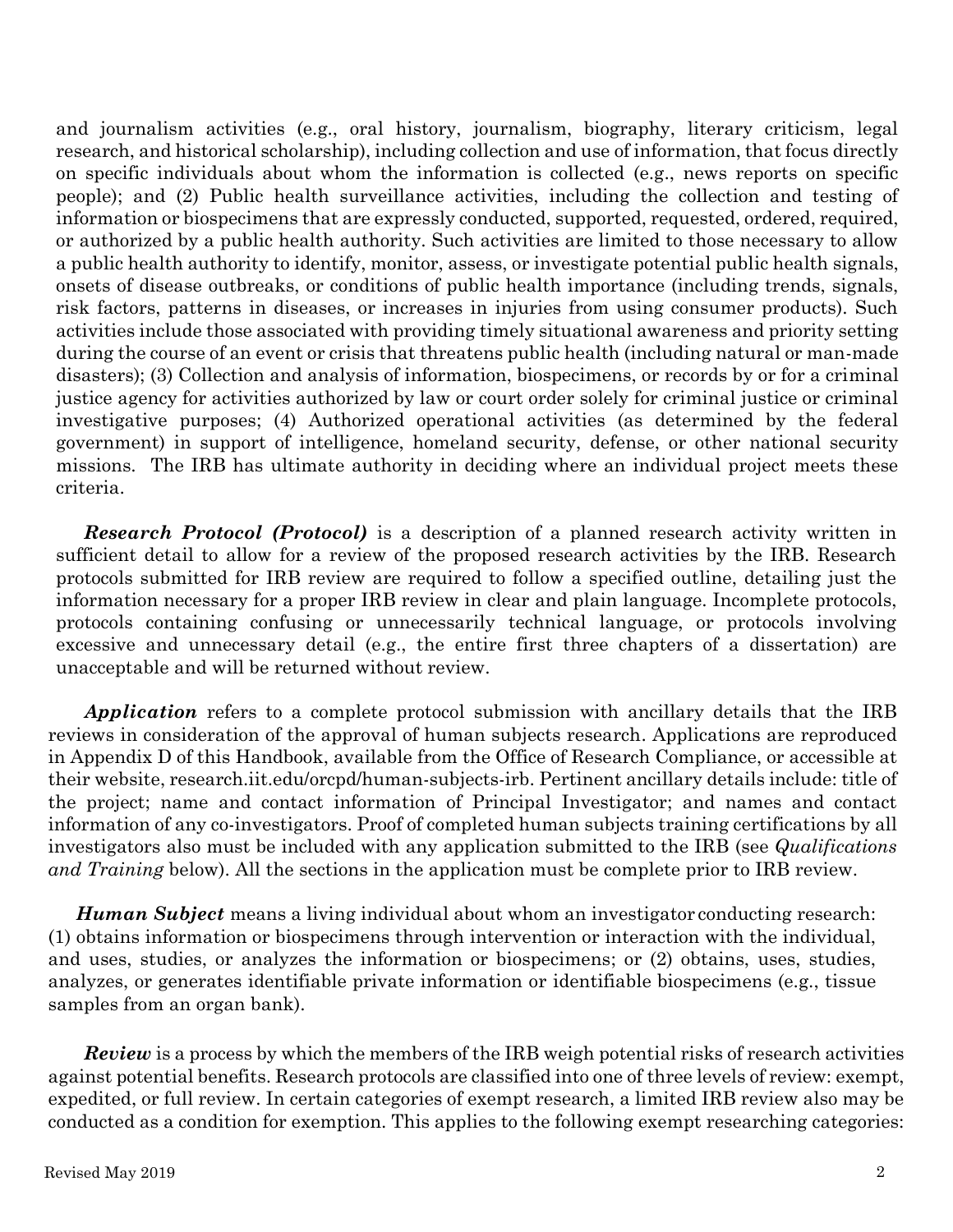- research involving educational tests, survey procedures, interview procedures, or observation of public behavior if the information obtained is recorded by the investigator in such a manner that the identity of the human subjects can readily be ascertained, directly or through identifiers linked to the subjects;
- research involving benign behavioral interventions in conjunction with the collection of information from an adult subject through verbal or written responses (including data entry) or audiovisual recording if the subject prospectively agrees to the intervention and information collection and the information obtained is recorded by the investigator in such a manner that the identity of the human subjects can readily be ascertained, directly or through identifiers linked to the subjects;
- storage or maintenance of identifiable private information or identifiable biospecimens for potential secondary research use; and
- research involving the use of identifiable private information or identifiable biospecimens for secondary research use.

The IRB is responsible for classifying research protocols into one of the defined levels of review, in alignment with federal regulations, depending on the nature of the research activities and the anticipated risks to the human subjects.

*Approval* means that the IRB has determined that a specific project described in the corresponding application has potential benefits that outweigh risks to the human subjects with little threat to participant welfare. The IRB signifies its approval of a research protocol by issuing a letter to the Principal Investigator stating that the research protocol has been reviewed, approved, and may be conducted. Research protocols having little risk to the subjects may be approved even if the benefit to be gained is likewise small (e.g., class projects where the primary gain is for the student to experience a research process).

*Approval Period* is a length of time throughout which an approved research protocol may be conducted. Research protocols having certain risks or special circumstances may be approved for a shorter period. The IRB may require additional reporting before granting any requests to extend the approval period.

*Approved with Conditions* means that a research protocol has been reviewed by the IRB but cannot yet be approved. A protocol review status of Withheld Pending often means a minor issue or issues needs correction or clarification. Such minor issues are typically corrected through additional communication between the Principal Investigator and the Chair and/or Executive Officer of the IRB without necessity for IRB committee review. More substantive changes to a protocol with a status of Withheld Pending may require re-review by the entire IRB. A protocol is most typically held as Withheld Pending for no more than 30 days, during which time it is approved, sent out for additional review, or administratively denied due to insufficient information.

**Denial** means that the IRB has determined that risks to the human subjects outweigh the benefits gained by conducting that research for a project described in a specific application. Research protocols might also be denied because:

 $\alpha$  Revised May 2019  $\alpha$  3 the protocol is confusing or convoluted and not understood by the IRB (e.g., poorly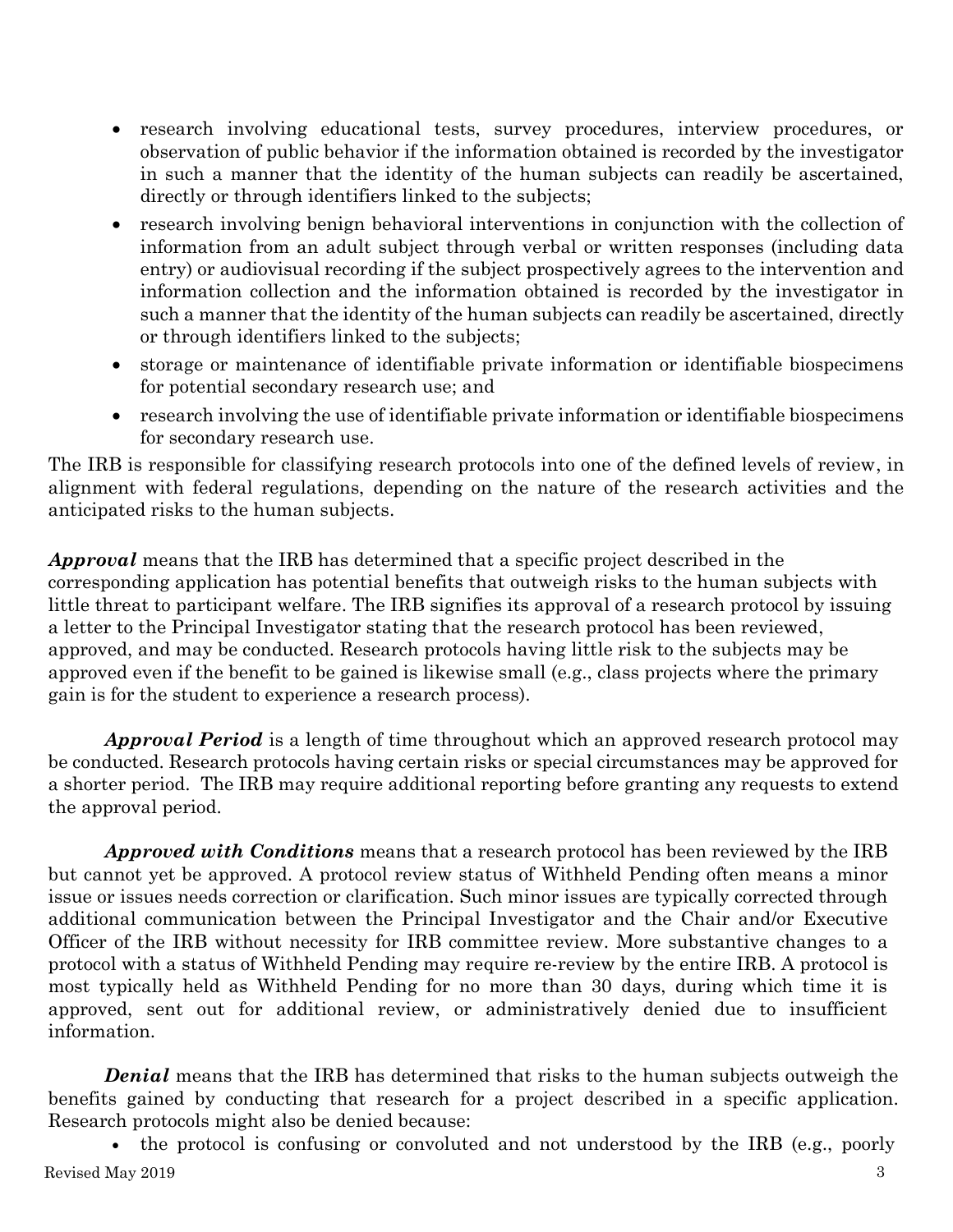written or containingexcessive technical language or jargon);

- inappropriate procedures are being proposed to recruit research subjects and/or to secure their participationin the research (e.g., in the informed consent documents and procedures); or
- the Principal Investigator has not convinced the IRB of his or her capacity (training and experience) to conductthe proposed research.

A protocol may also be administratively denied when a Principal Investigator has not responded to requests for additional information or amendments from the IRB in a reasonable timeframe.

#### **Other Activities**

*Amendments* are requested changes to an approved protocol. It is not uncommon for Principal Investigators to request changes to a previously approved research protocol based on initial experiences in the laboratory or field. Proposed changes to the research protocol must be requested using the IIT IRB application. Minor amendments that do not change the overall nature of the approved research protocol (e.g., changing the size of a subject pool, adding additional investigators, changing a field site) may be approved upon review by the IRB Chair. More substantive amendments are reviewed in the same way as the original protocol and may be approved as submitted, may generate questions and/or requested modifications upon IRB review, or may be denied. A principal investigator may not implement any changes to an IRB approved study (including to the protocol or informed consent document) without **prior** IRB review and approval, unless the change is necessary to eliminate apparent immediate hazards to the subjects.

*Continuation* is a requested re-approval of an approved protocol. As with amendments, it is not uncommon for a researcher to continue the research protocol beyond the time allowed in the initial approval period. A request for a continuation is handled in the same way as a new submission. The investigator(s) must complete an IRB application with a cover memo that specifies:

- any changes to the research protocol that are desired, with a description of those changes;
- description of adverse events that have been reported during the approval period; and
- research activities completed to date and a report of the nature, type, and frequency of any adverse reactions encountered by any human subjects participating in the research.

Requests for continuation are reviewed in the same way as original protocols. Requests for a continuation of the approval period may be approved as submitted, may generate questions and/or requested modifications upon IRB review or may be denied. Continuing review is not required for any protocol originally approved under expedited review procedures unless the IRB explicitly justifies why continuing review will enhance protection of research activities. The IRB will include any applicable justification for continuing review for protocols approved under expedited review and document the justification in the approval letter issued to the Principal Investigator.

*Suspension* of research activities, during which no research involving human subjects may be conducted, may be required by the IRB. The IRB chair may temporarily withdraw the IRB's approval for a particular research protocol when evidence exists that harm has occurred, or is believed likely to occur. A suspension automatically begins an investigation of the circumstances resulting in suspension. Such an investigation will comply with IRB and university procedures for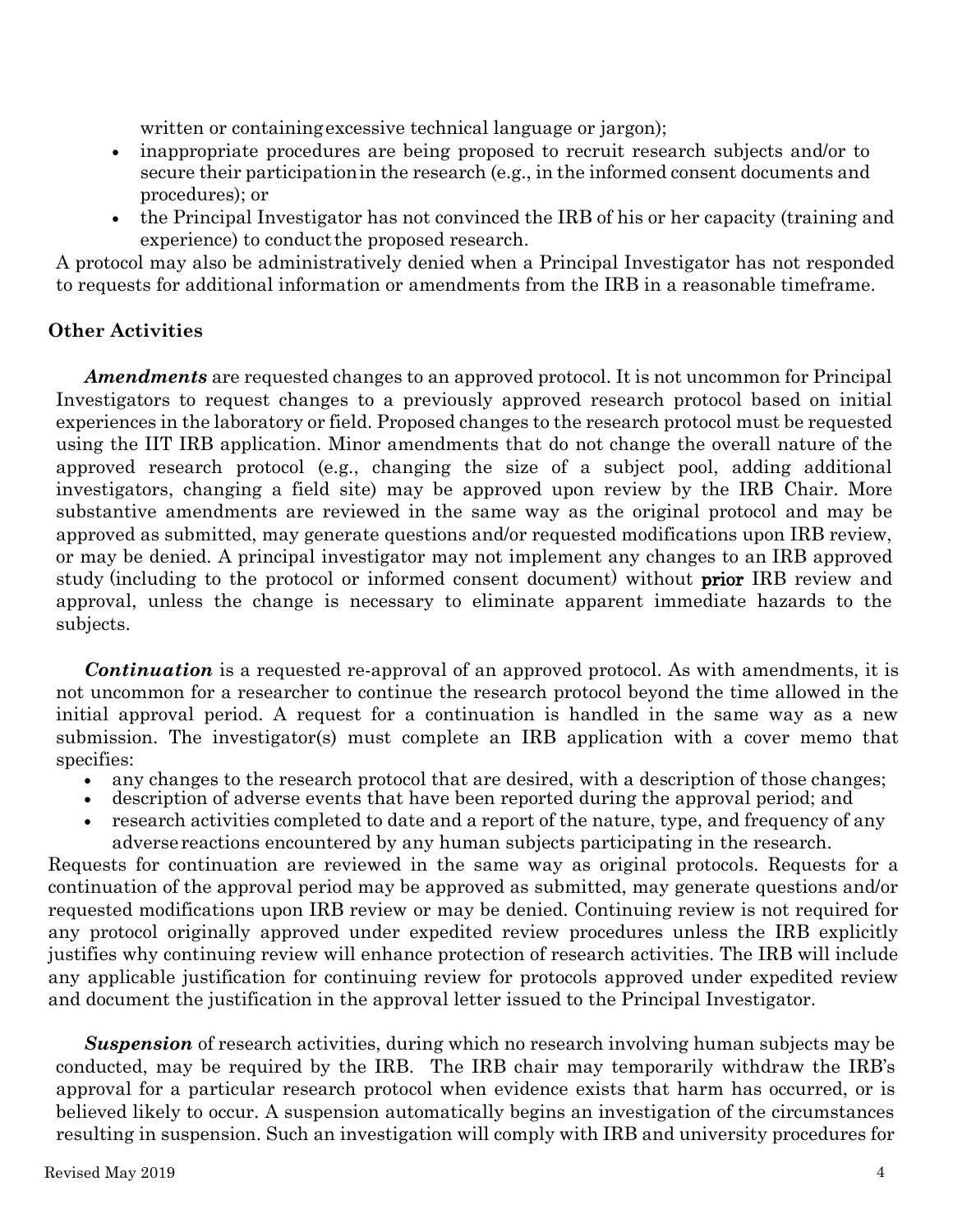investigating research misconduct. Within two weeks of a suspension, the IRB meets to consider the circumstances of the suspension and findings of the resulting investigation to determine if the suspension should be lifted or if the IRB's approval should be withdrawn.

*Termination* of research activities results when prior approval from the IRB is withdrawn due to substantiated instances of harm, or the potential for previously unrecognized harm to human subjects, and/or confirmed circumstances of non-compliance.

*Adverse Event* occurs whenever human subjects of a research activity experience physical, psychological, social, or other negative impact as a result of participation in the research activities. They occur most commonly in the context of biomedical research, although on occasion, they can occur in the context of social and behavioral research. Participation in a research activity by a human subject always involves some degree of risk although, in most cases, this risk is minor. The researcher takes significant steps to ensure that risks are minimized. All instances of a research subject's experiencing an adverse event as a result of participation in a research activity will be reported by the IRB to the designated university official for IRB oversight. Some instances might require reporting to other university, local, state, or federal departments or agencies.

*Significant/Serious Adverse Event* is defined by Office of Human Research Protections (OHRP) as any adverse event that:

- 1. results in death;
- 2. is life-threatening (places the subject at immediate risk of death from the event as it occurred);
- 3. results in inpatient hospitalization or prolongation of existing hospitalization;
- 4. results in a persistent or significant disability/incapacity;
- 5. results in a congenital anomaly/birth defect; or
- 6. based upon appropriate medical judgment, may jeopardize the subject's health and may require medical or surgical intervention to prevent one of the other outcomes listed in this definition (examples of such events include allergic bronchospasm requiring intensive treatment in the emergency room or at home, blood dyscrasias or convulsions that do not result in inpatient hospitalization, or the development of drug dependency or drug abuse).

IRBs have authority to suspend or terminate approved research that, among other things, has been associated with unexpected serious adverse events to subjects. In order for IRBs to exercise this important authority in a timely manner, they must be informed promptly of those adverse events that are unexpected, related or possibly related to participation in the research.

*Unanticipated Problem* is defined by OHRP include any incident, experience, or outcome that meets **all** of the following criteria:

1. unexpected (in terms of nature, severity, or frequency) given (a) the research procedures that are described in the protocol-related documents, such as the IRB-approved research protocol and informed consent document; and (b) the characteristics of the subject population being studied;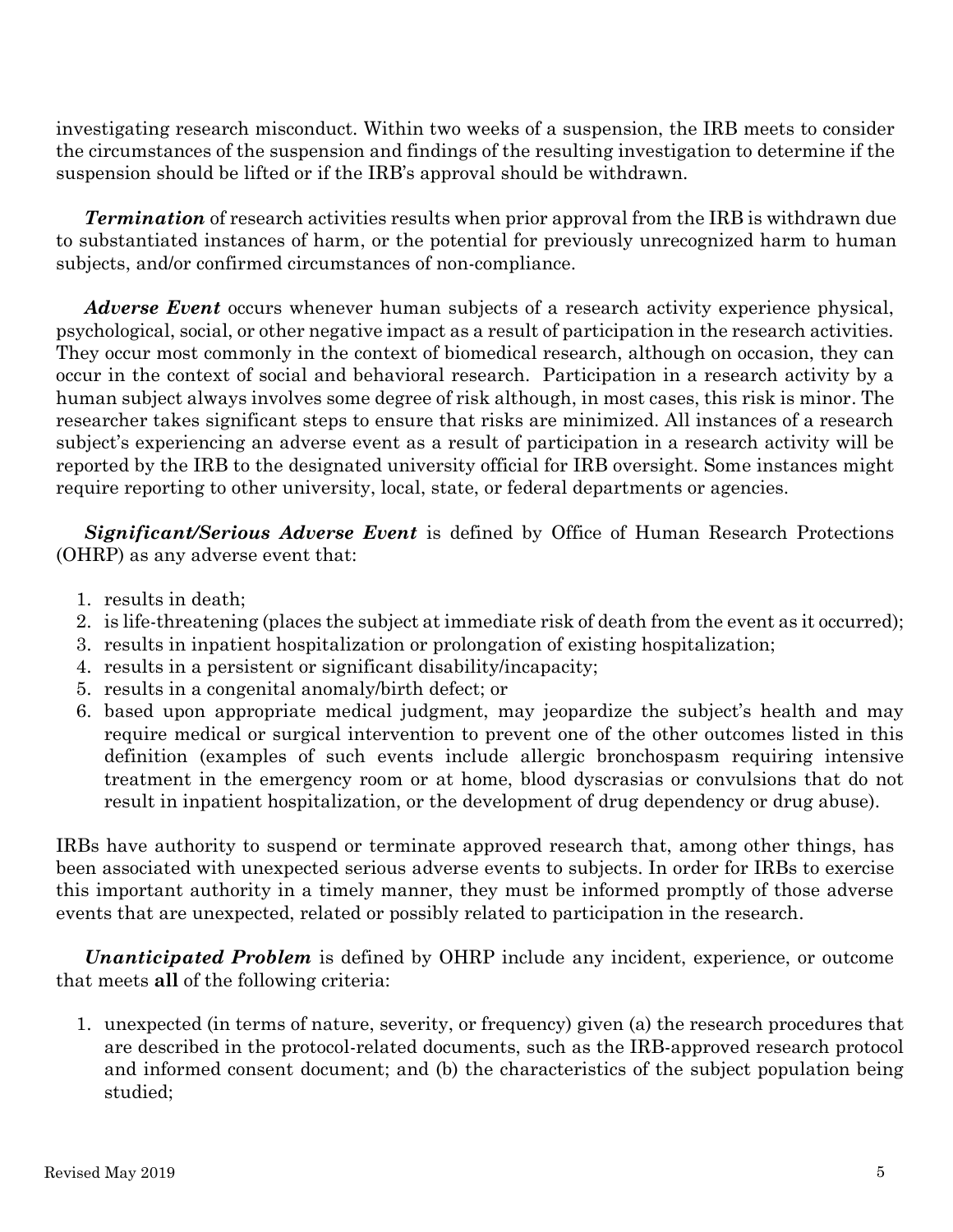- 2. related or possibly related to participation in the research (in this guidance document, *possibly related* means there is a reasonable possibility that the incident, experience, or outcome may have been caused by the procedures involved in the research); and
- 3. suggests that the research places subjects or others at a greater risk of harm (including physical, psychological, economic, or social harm) than was previously known or recognized.

IRB notes that an incident, experience, or outcome that meets the three criteria above generally will warrant consideration of substantive changes in the research protocol or informed consent process/document or other corrective actions in order to protect the safety, welfare, or rights of subjects or others. Examples of corrective actions or substantive changes that might need to be considered in response to an unanticipated problem include:

- changes to the research protocol initiated by the investigator prior to obtaining IRB approval to eliminate apparent immediate hazards to subjects;
- modification of inclusion or exclusion criteria to mitigate the newly identified risks;
- implementation of additional procedures for monitoring subjects;
- suspension of enrollment of new subjects;
- suspension of research procedures in currently enrolled subjects;
- modification of informed consent documents to include a description of newly recognized risks; and
- provision of additional information about newly recognized risks to previously enrolled subjects.

*Non-Compliance* occurs when a Principal Investigator, or any other researcher under the direction of the Principal Investigator: (a) engages in research activities other than those approved by the IRB; (b) continues to engage in approved research protocol activities beyond the time period specified in the approval period, or (c) engages in research activities involving human subjects without IRB approval. Instances of non-compliance will be addressed with IRB and university procedures for investigating research misconduct. All instances of non-compliance will be reported by the IRB to the designated university official for IRB oversight. Some instances may require reporting to other university, local, state, or federal departments or agencies.

*Qualifications and Training* refers to the requirement that proper qualifications through education, experience, and training to conduct pertinent research duties have been established. This requirement applies to all research personnel and appointed IRB members. The IRB requires that each appointed member have a current résumé or curriculum vitae attesting to personal education and experiences on file. Additionally, appointed members must have updated human subjects training certification on file. This training is available through CITI Program (www.citiprogram.org). Research staff, including investigators and co-investigators, also must submit proof of human subjects training certification with each IRB application. If a protocol employs research activities that require additional training or certification, then the IRB may impose requirements in line with university policies for all research personnel conducting research activities under that protocol.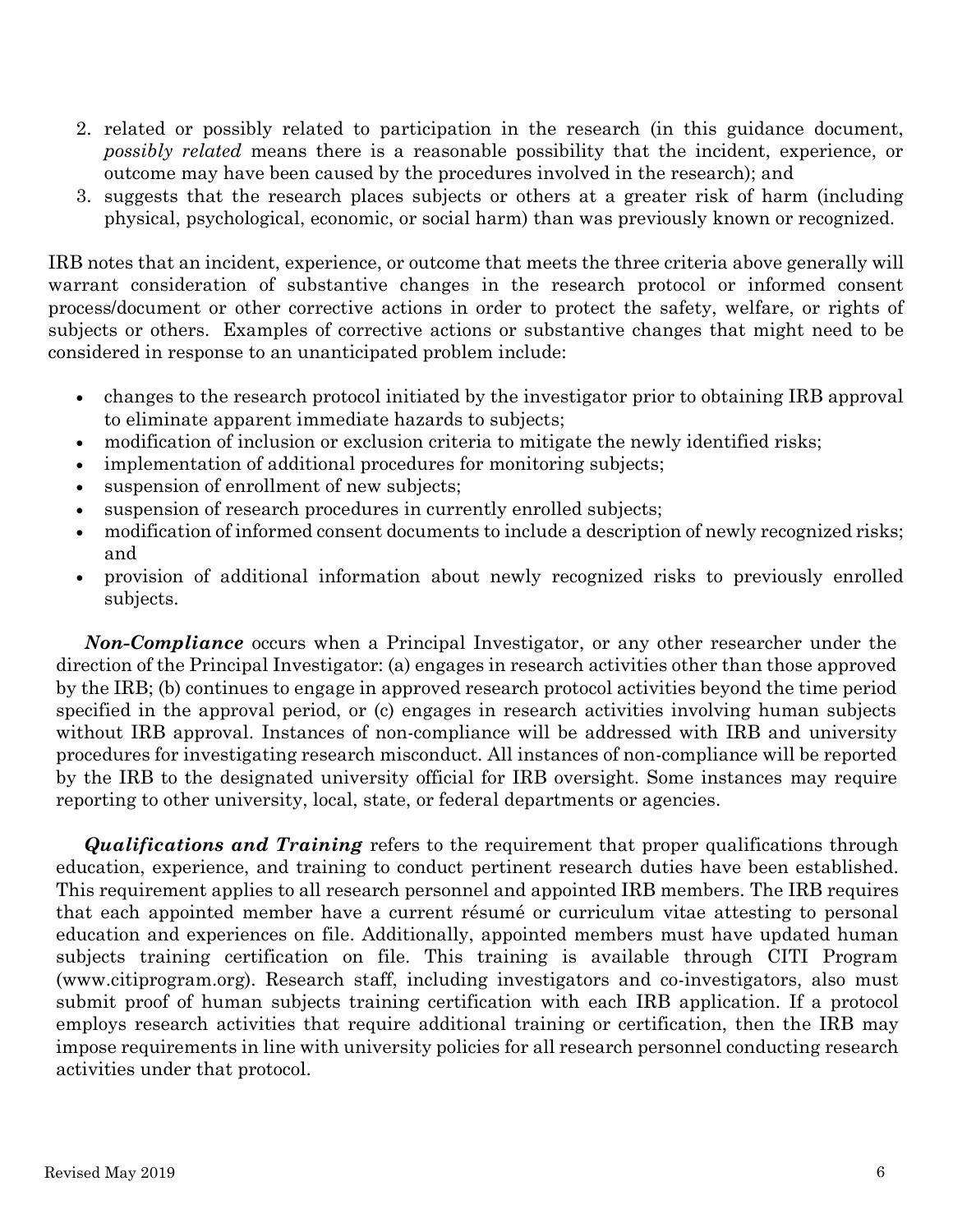## **II. IRB Application Procedures**

This section describes procedures for initial review of IRB applications.

#### **1. Research Investigator Completes IIT IRB Application**

The first step in obtaining IRB approval for research involving human subjects is for the research investigator to complete the *IRB Application* (see Appendix D). This form may be obtained from the Office of Research Compliance by accessing their website research.iit.edu/orcpd/human-subjects-irb. The form asks for: title of the project; name, mailing address, and telephone number of the Principal Investigator; and names, mailing addresses, and telephone numbers of any co-investigators. Only IIT university faculty or staff may serve as Principal Investigators for an IRB research protocol. A student investigator must be named on the form as being a co-investigator, with the faculty or staff member providing appropriate direction to the student researcher. The faculty member has ultimate responsibility of all segments of the research.

Each item in the IRB application must be completed or indicated as being not applicable. No particular length of submission is required. Rather, the narrative should explain each of the recommended areas in sufficient detail for a proper review.

The Principal Investigator signs the application attesting to the submission materials' correctness and agreeing to follow the procedures established by the IRB. The signed application is then submitted to the Office of Research Compliance at irb@iit.edu.

### **2. Initial Application Review**

Staff in the Office of Research Compliance review each completed application and assign an IRB tracking number. Any application with missing or incomplete sections is returned to the Principal Investigator for correction. Once an application is complete, it is submitted to the IRB Chair or designee for review with recommendations pertaining to the level of IRB review appropriate based on the research activities.

#### EXEMPT REVIEW DETERMINATIONS

- a. If the IRB Chair determines the application qualifies for one of the defined exemptions (see 45 CFR 46.104(d)), then the application is approved and an approval letter is issued to the Principal Investigator citing the specific exemption.
- b. Exempt Categories: the following categories of human subjects research are exempt:
	- i. Research, conducted in established or commonly accepted educational settings that specifically involves normal educational practices that are not likely to adversely impact students' opportunity to learn required educational content or the assessment of educators who provide instruction. This includes most research on regular and special education instructional strategies, and research on the effectiveness of or the comparison among instructional techniques, curricula, or classroom management methods.
	- ii. Research that only includes interactions involving educational tests (cognitive, diagnostic, aptitude, achievement), survey procedures, interview procedures,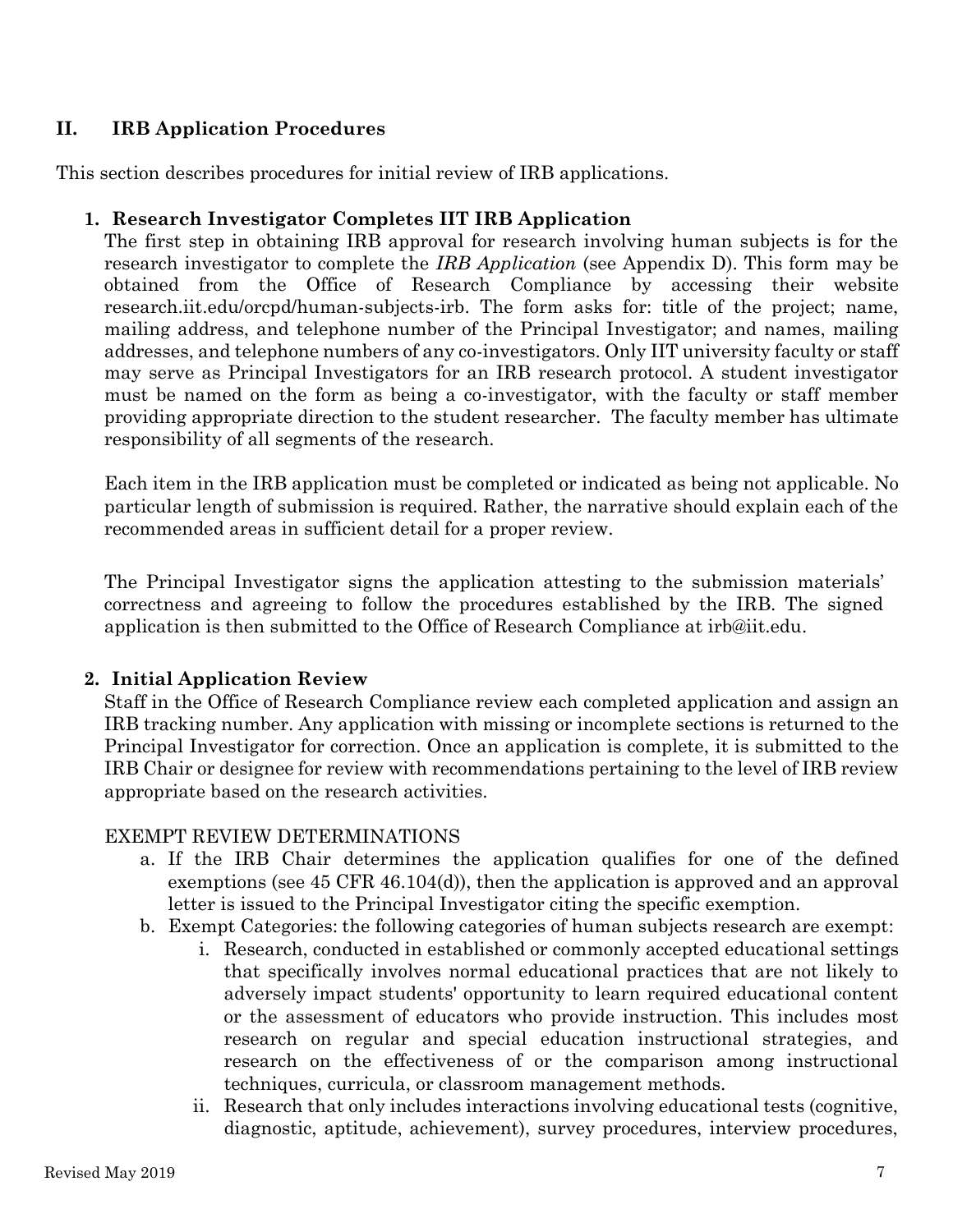or observation of public behavior (including visual or auditory recording) if at least one of the following criteria is met:

- 1. The information obtained is recorded by the investigator in such a manner that the identity of the human subjects cannot readily be ascertained, directly or through identifiers linked to the subjects;
- 2. Any disclosure of the human subjects' responses outside the research would not reasonably place the subjects at risk of criminal or civil liability or be damaging to the subjects' financial standing, employability, educational advancement, or reputation; or
- 3. The information obtained is recorded by the investigator in such a manner that the identity of the human subjects can readily be ascertained, directly or through identifiers linked to the subjects, and an IRB conducts a limited IRB review to make the determination required by  $§46.111(a)(7)$ .
- iii. (i) Research involving benign behavioral interventions in conjunction with the collection of information from an adult subject through verbal or written responses (including data entry) or audiovisual recording if the subject prospectively agrees to the intervention and information collection and at least one of the following criteria is met:
	- 1. The information obtained is recorded by the investigator in such a manner that the identity of the human subjects cannot readily be ascertained, directly or through identifiers linked to the subjects;
	- 2. Any disclosure of the human subjects' responses outside the research would not reasonably place the subjects at risk of criminal or civil liability or be damaging to the subjects' financial standing, employability, educational advancement, or reputation; or
	- 3. The information obtained is recorded by the investigator in such a manner that the identity of the human subjects can readily be ascertained, directly or through identifiers linked to the subjects, and an IRB conducts a limited IRB review to make the determination required by  $§46.111(a)(7)$ .

(ii) For the purpose of this provision, benign behavioral interventions are brief in duration, harmless, painless, not physically invasive, not likely to have a significant adverse lasting impact on the subjects, and the investigator has no reason to think the subjects will find the interventions offensive or embarrassing. Provided all such criteria are met, examples of such benign behavioral interventions would include having the subjects play an online game, having them solve puzzles under various noise conditions, or having them decide how to allocate a nominal amount of received cash between themselves and someone else.

(iii) If the research involves deceiving the subjects regarding the nature or purposes of the research, this exemption is not applicable unless the subject authorizes the deception through a prospective agreement to participate in research in circumstances in which the subject is informed that he or she will be unaware of or misled regarding the nature or purposes of the research.

iv. Secondary research for which consent is not required: Secondary research uses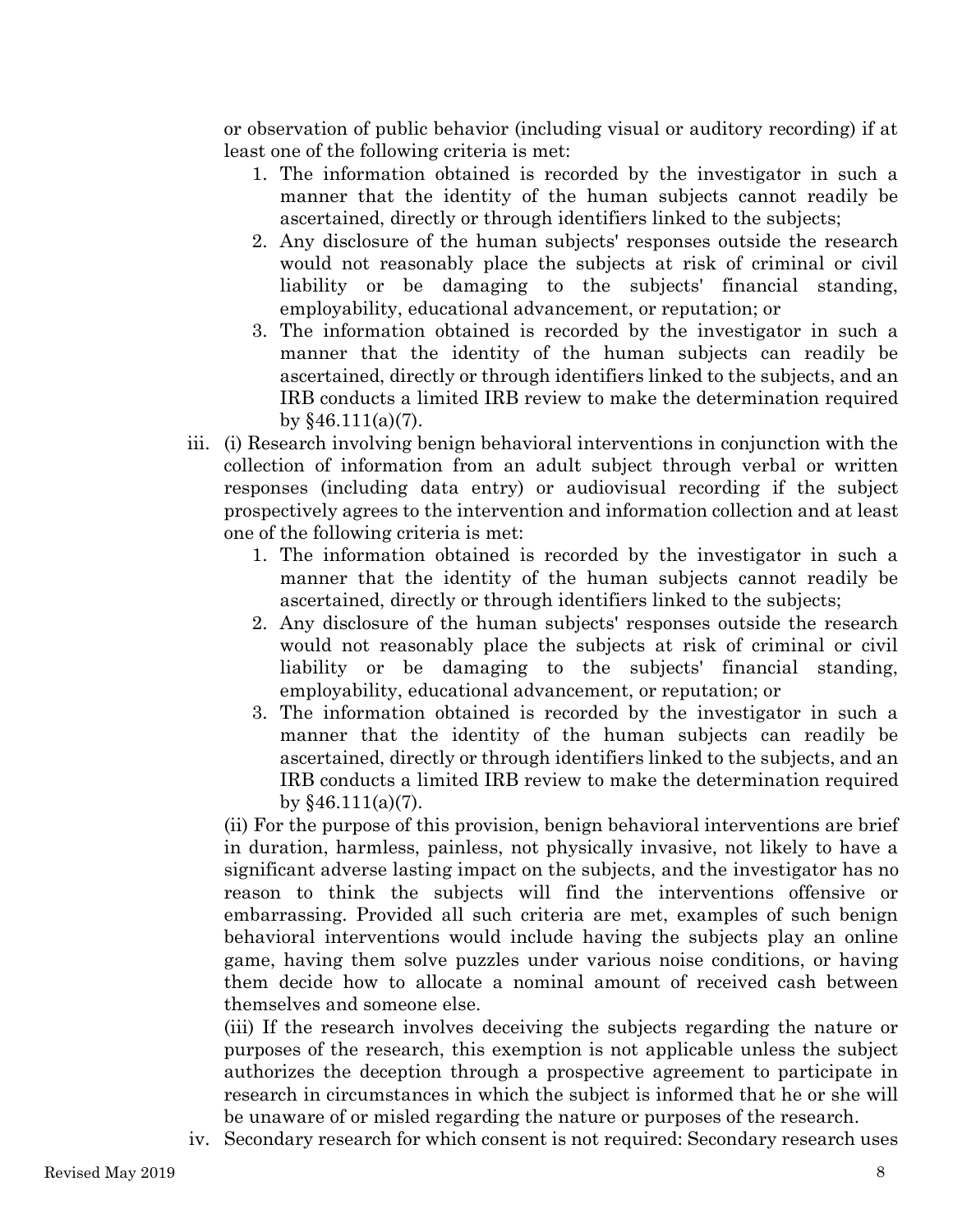of identifiable private information or identifiable biospecimens, if at least one of the following criteria is met:

- 1. The identifiable private information or identifiable biospecimens are publicly available;
- 2. Information, which may include information about biospecimens, is recorded by the investigator in such a manner that the identity of the human subjects cannot readily be ascertained directly or through identifiers linked to the subjects, the investigator does not contact the subjects, and the investigator will not re-identify subjects;
- 3. The research involves only information collection and analysis involving the investigator's use of identifiable health information when that use is regulated under 45 CFR parts 160 and 164, subparts A and E, for the purposes of "health care operations" or "research" as those terms are defined at 45 CFR 164.501 or for "public health activities and purposes" as described under 45 CFR 164.512(b); or
- 4. The research is conducted by, or on behalf of, a Federal department or agency using government-generated or government-collected information obtained for nonresearch activities, if the research generates identifiable private information that is or will be maintained on information technology that is subject to and in compliance with section 208(b) of the E-Government Act of 2002, 44 U.S.C. 3501 note, if all of the identifiable private information collected, used, or generated as part of the activity will be maintained in systems of records subject to the Privacy Act of 1974, 5 U.S.C. 552a, and, if applicable, the information used in the research was collected subject to the Paperwork Reduction Act of 1995, 44 U.S.C. 3501 et seq.
- v. Research and demonstration projects that are conducted or supported by a Federal department or agency, or otherwise subject to the approval of department or agency heads (or the approval of the heads of bureaus or other subordinate agencies that have been delegated authority to conduct the research and demonstration projects), and that are designed to study, evaluate, improve, or otherwise examine public benefit or service programs, including procedures for obtaining benefits or services under those programs, possible changes in or alternatives to those programs or procedures, or possible changes in methods or levels of payment for benefits or services under those programs. Such projects include, but are not limited to, internal studies by Federal employees, and studies under contracts or consulting arrangements, cooperative agreements, or grants. Exempt projects also include waivers of otherwise mandatory requirements using authorities such as sections 1115 and 1115A of the Social Security Act, as amended.
	- 1. Each Federal department or agency conducting or supporting the research and demonstration projects must establish, on a publicly accessible Federal Web site or in such other manner as the department or agency head may determine, a list of the research and demonstration projects that the Federal department or agency conducts or supports under this provision. The research or demonstration project must be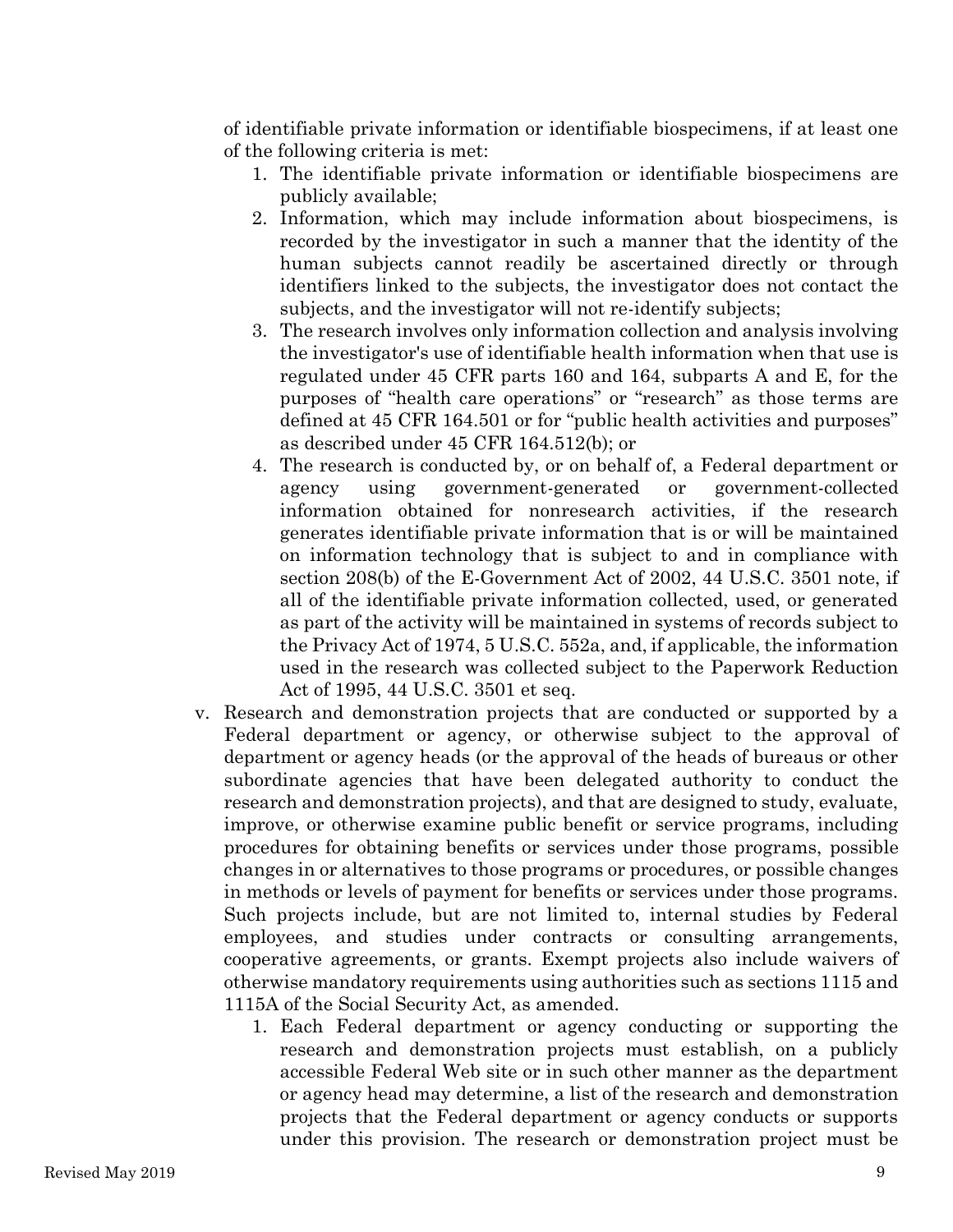published on this list prior to commencing the research involving human subjects.

- vi. Taste and food quality evaluation and consumer acceptance studies:
	- 1. If wholesome foods without additives are consumed, or
	- 2. If a food is consumed that contains a food ingredient at or below the level and for a use found to be safe, or agricultural chemical or environmental contaminant at or below the level found to be safe, by the Food and Drug Administration or approved by the Environmental Protection Agency or the Food Safety and Inspection Service of the U.S. Department of Agriculture.
- vii. Storage or maintenance for secondary research for which broad consent is required: Storage or maintenance of identifiable private information or identifiable biospecimens for potential secondary research use if an IRB conducts a limited IRB review and makes the determinations required by §46.111(a)(8).
- viii. Secondary research for which broad consent is required: Research involving the use of identifiable private information or identifiable biospecimens for secondary research use, if the following criteria are met:
	- 1. Broad consent for the storage, maintenance, and secondary research use of the identifiable private information or identifiable biospecimens was obtained in accordance with  $\S 46.116(a)(1)$  through  $(4)$ ,  $(a)(6)$ , and  $(d)$ ;
	- 2. Documentation of informed consent or waiver of documentation of consent was obtained in accordance with §46.117;
	- 3. An IRB conducts a limited IRB review and makes the determination required by  $§46.111(a)(7)$  and makes the determination that the research to be conducted is within the scope of the broad consent referenced in paragraph  $(d)(8)(i)$  of this section; and (iv) The investigator does not include returning individual research results to subjects as part of the study plan. This provision does not prevent an investigator from abiding by any legal requirements to return individual research results.
- c. For exempt determinations which require limited IRB review as a condition for exemption, the IRB must make the determination that the research conducted is within the scope of broad consent. The IRB Chair and Research Compliance staff will confirm this for any research that requires limited IRB review as a condition for exemption.

### EXPEDITED REVIEW DETERMINATIONS

- a. If the IRB Chair confirms the application qualifies for expedited review, the application is approved based on the appropriate expedited review category set forth in the federal regulations (see  $45$  CFR  $\S 46.110(a)$ ). All research activities and interventions must fall within one or more of the expedited review categories. Additions to, or extrapolations from, the expedited review categories are not permissible. The full committee may review research activities and interventions that fall entirely within one or more expedited review categories if the IRB documents that the research presents more than minimal risk to participants.
- b. Expedited Review Categories (OHRP):
	- i. Clinical studies of drugs and medical devices only when condition (a) or (b) as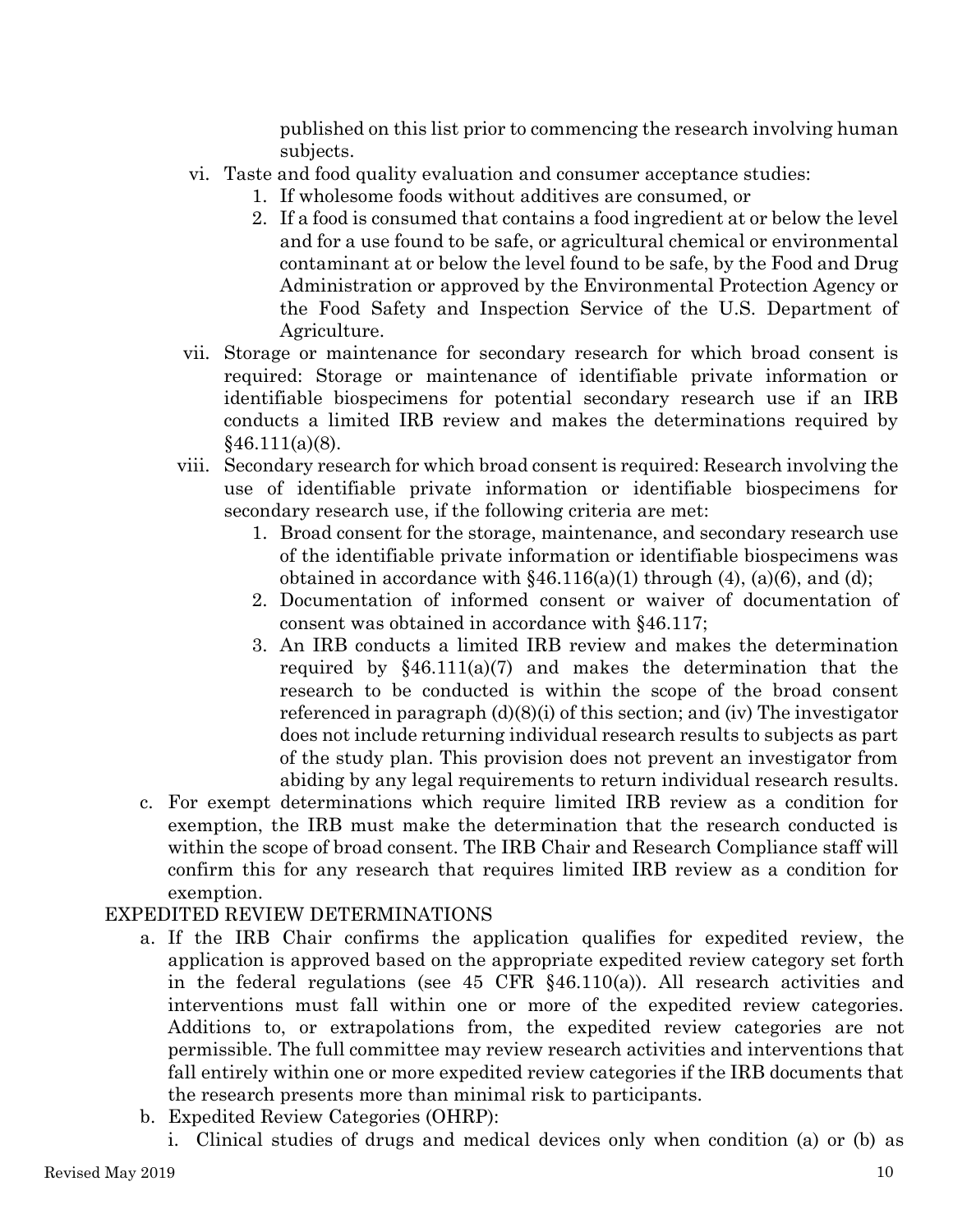indicated below is met.

- a. Research on drugs for which an investigational new drug application (21 CFR Part 312) is not required. (Note: Research on marketed drugs that significantly increases the risks or decreases the acceptability of the risks associated with the use of the product is not eligible for expedited review.)
- b. Research on medical devices for which (i) an investigational device exemption application (21 CFR Part 812) is not required; or (ii) the medical device is cleared/approved for marketing and the medical device is being used in accordance with its cleared/approved labeling.

ii. Collection of blood samples by finger stick, heel stick, ear stick, or venipuncture as follows:

- a. from healthy, nonpregnant adults who weigh at least 110 pounds. For these subjects, the amounts drawn may not exceed 550 ml in an 8 week period and collection may not occur more frequently than 2 times per week; or
- b. from other adults and children, considering the age, weight, and health of the subjects, the collection procedure, the amount of blood to be collected, and the frequency with which it will be collected. For these subjects, the amount drawn may not exceed the lesser of 50 ml or 3 ml per kg in an 8 week period and collection may not occur more frequently than 2 times per week.
- iii. Prospective collection of biological specimens for research purposes by noninvasive means.

Examples: (a) hair and nail clippings in a nondisfiguring manner; (b) deciduous teeth at time of exfoliation or if routine patient care indicates a need for extraction; (c) permanent teeth if routine patient care indicates a need for extraction; (d) excreta and external secretions (including sweat); (e) uncannulated saliva collected either in an unstimulated fashion or stimulated by chewing gumbase or wax or by applying a dilute citric solution to the tongue; (f) placenta removed at delivery; (g) amniotic fluid obtained at the time of rupture of the membrane prior to or during labor; (h) supraand subgingival dental plaque and calculus, provided the collection procedure is not more invasive than routine prophylactic scaling of the teeth and the process is accomplished in accordance with accepted prophylactic techniques; (i) mucosal and skin cells collected by buccal scraping or swab, skin swab, or mouth washings; (j) sputum collected after saline mist nebulization.

iv. Collection of data through noninvasive procedures (not involving general anesthesia or sedation) routinely employed in clinical practice, excluding procedures involving xrays or microwaves. Where medical devices are employed, they must be cleared/approved for marketing. (Studies intended to evaluate the safety and effectiveness of the medical device are not generally eligible for expedited review, including studies of cleared medical devices for new indications.) Examples: (a) physical sensors that are applied either to the surface of the body or at a distance and do not involve input of significant amounts of energy into the subject or an invasion of the subject=s privacy; (b) weighing or testing sensory acuity; (c) magnetic resonance imaging; (d) electrocardiography, electroencephalography, thermography, detection of naturally occurring radioactivity, electroretinography, ultrasound, diagnostic infrared imaging, doppler blood flow, and echocardiography; (e) moderate exercise, muscular strength testing, body composition assessment, and flexibility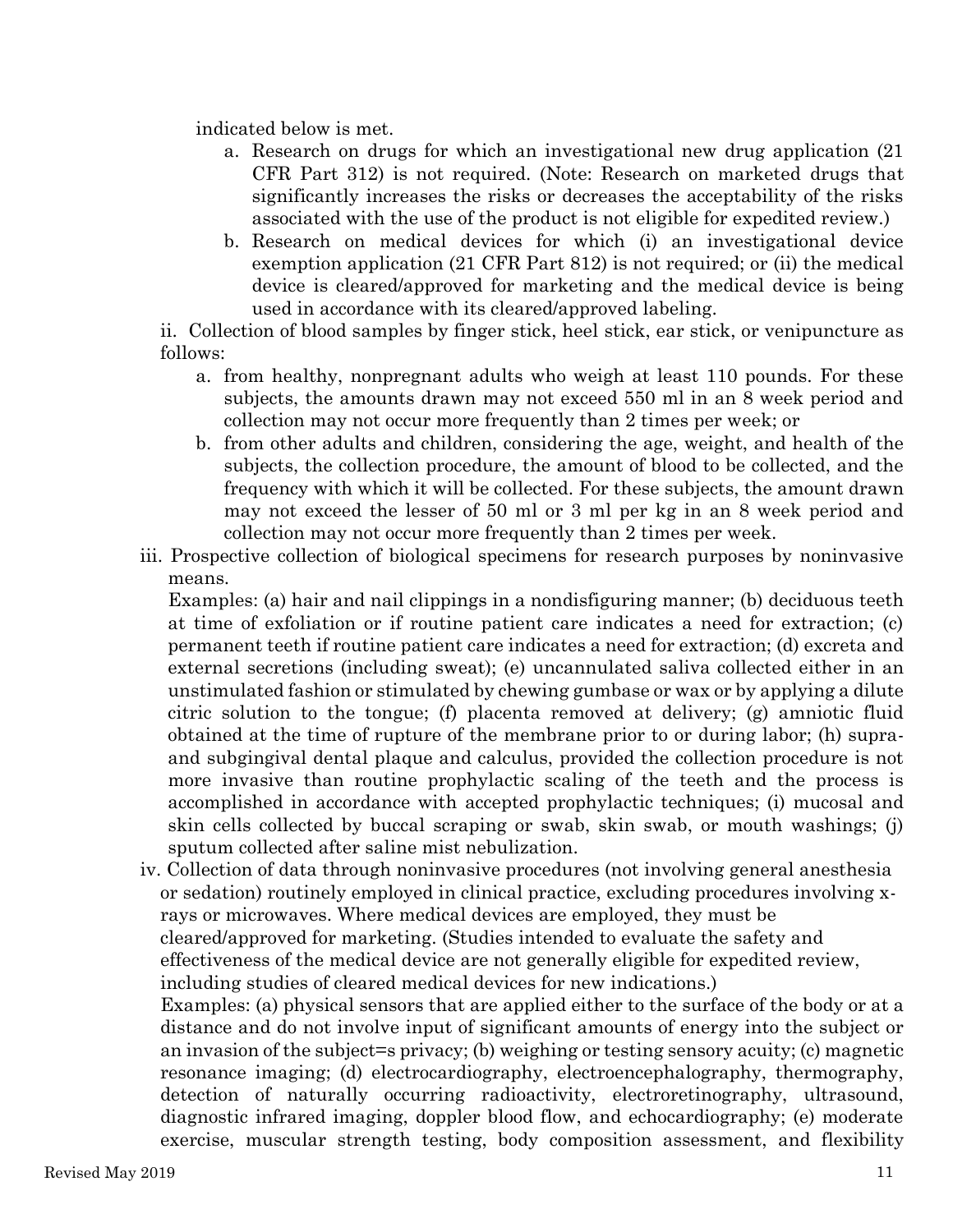testing where appropriate given the age, weight, and health of the individual. v. Research involving materials (data, documents, records, or specimens) that have been collected, or will be collected solely for nonresearch purposes (such as medical treatment or diagnosis).

vi. Collection of data from voice, video, digital, or image recordings made for research purposes.

vii. Research on individual or group characteristics or behavior (including, but not limited to, research on perception, cognition, motivation, identity, language, communication, cultural beliefs or practices, and social behavior) or research employing survey, interview, oral history, focus group, program evaluation, human factors evaluation, or quality assurance methodologies.

viii. Continuing review of research previously approved by the convened IRB as follows:

- a. where (i) the research is permanently closed to the enrollment of new subjects; (ii) all subjects have completed all research-related interventions; and (iii) the research remains active only for long-term follow-up of subjects; or
- b. where no subjects have been enrolled and no additional risks have been identified; or
- c. where the remaining research activities are limited to data analysis.

ix. Continuing review of research, not conducted under an investigational new drug application or investigational device exemption where categories two (2) through eight (8) do not apply but the IRB has determined and documented at a convened meeting that the research involves no greater than minimal risk and no additional risks have been identified.

### FULL IRB REVIEW DETERMINATIONS

a. If the IRB Chair confirms the application qualifies for full IRB review, Research Compliance staff sends a copy of each IRB application via e-mail to all members of the IRB.

### **3. Convened IRB Committee Meetings**

Research applications that require a full review must come before the convened IRB at a regular or special meeting. Prior to that meeting, each IRB member and the IRB Chair will review the applications under consideration. An investigator whose application is under review must attend the meeting. During the time allotted, the IRB Chair or designee will ask the investigator to summarize the application. IRB members may ask questions of or make suggestions to the investigator. As necessary, subject matter experts may be consulted by the IRB for their opinion. This may require postponing discussion and/or approval until the next IRB meeting. After discussion concludes, voting is conducted by ballot. As in all business before the IRB, a majority vote of the members present is required before any action may be taken. Per federal regulations, a quorum must be maintained at all times. A quorum is defined as one more member beyond 50% of total voting members of the IRB. In addition, a non-affiliated, non-scientist member of the IRB must be in attendance. If any IRB member recuses him or herself, the quorum is lost, and IRB activity ceases.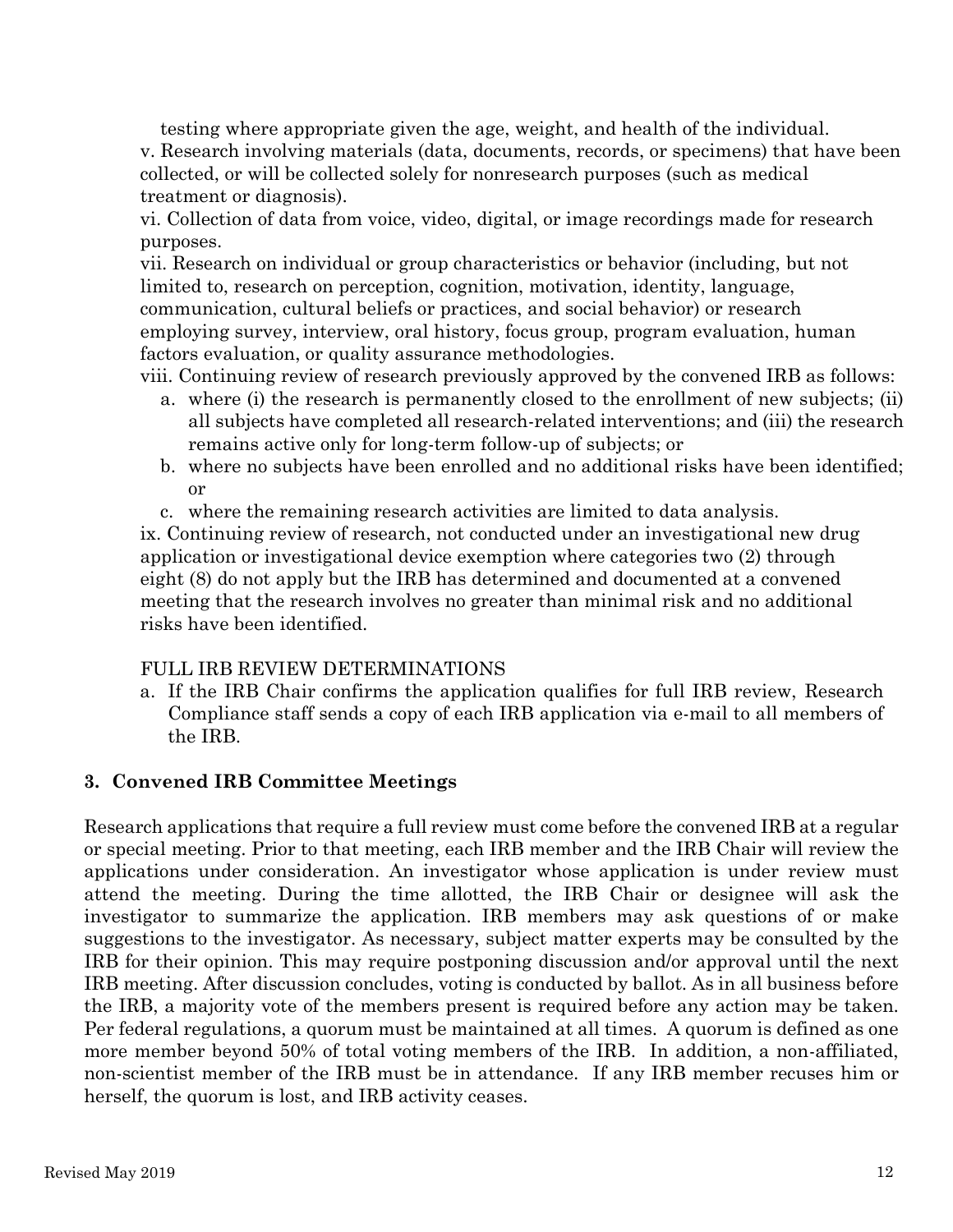## **4. Review Outcomes: Approvals, Approved with Conditions, and Denials**

All research applications brought before the IRB, whether exempt, expedited, or full review, must be approved as submitted, approved pending minor revisions, or denied with recommendations for major revisions. The IRB Chair or designee is empowered, on behalf of the IRB committee, to approve all expedited proposals that have received satisfactory review. Proposals that, in the opinion of the IRB Chair or designee, are still deficient after a Principal Investigator's response to a request for minor revisions, may be brought before the convened IRB for consideration. Only the convened IRB may approve a proposal requiring a full review, or deny approval to any proposal.

After an expedited review of an application has been conducted by the IRB Chair or designee, the IRB Chair or designee will inform the Executive Officer indicating approval of the application. An approval letter, signed by the IRB Chair or designee, will be sent to the Principal Investigator. A copy of this letter is also kept in the Office of Research Compliance.

On other occasions, the IRB Chair or designee may determine that approval of the application as submitted is not appropriate. In this case, the IRB Chair or designee will notify the Principal Investigator that approval for the proposal has been withheld pending certain revisions. The notification will detail items requiring attention and time frame for submitting revisions. The Principal Investigator submits revisions directly to the Office of Research Compliance. In certain cases, the IRB Chair or designee may contact the Principal Investigator directly to explain any required revisions or discuss ways the Principal Investigator might meet the requirements of the IRB. If the Principal Investigator responds to the issues discussed to the satisfaction of the IRB Chair or designee, the application may then be approved with the revisions implemented.

The Principal Investigator may conduct research protocols approved under this procedure for a period not to exceed the approval period. The starting and ending dates of the approval period will be stated on the approval letter sent to the Principal Investigator. In certain cases, the IRB may require a shorter approval period as well as interim reporting on the progress of the research and the status of the human subjects as a condition of approval. The exact period of approval, and any conditions, will be stated in the approval letter.

### **5. Questions and Appeals**

Any person may request an appointment with the IRB Chair, or an opportunity to address the IRB at a regular or special meeting, for any purpose related to the business of the IRB including appeals of decisions by the IRB or IRB Chair.

The IRB Chair should strive to be available for questions from Principal Investigators. Experience has shown that most issues can be addressed through short telephone conversation or email exchange. As necessary, the Chair or Executive Officer will be available for personal meetings, discussions with research teams or laboratories, and presentations before academic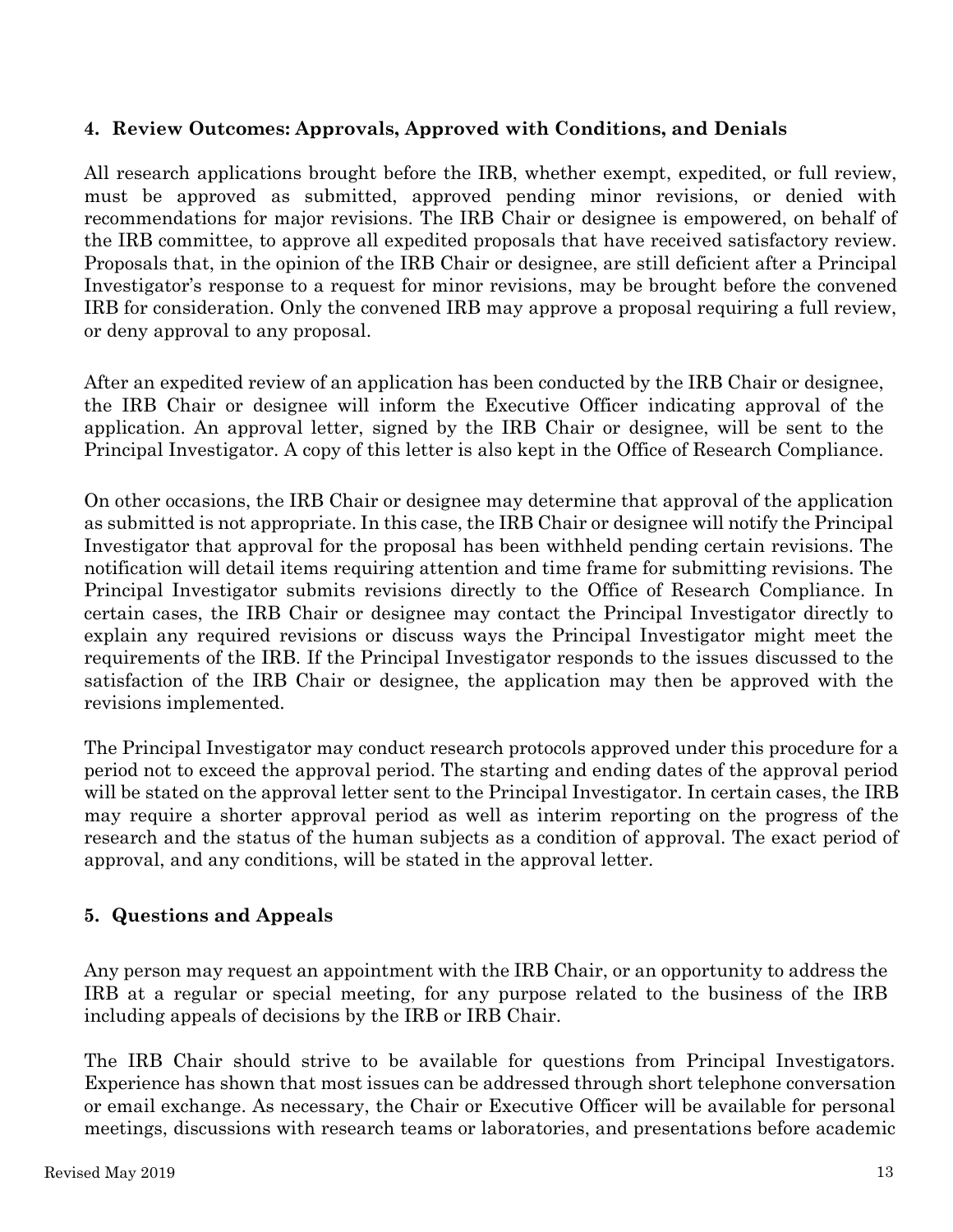units.

# **III. Amendments of Human Subject Research Proposals**

On occasion, a research application may need to be amended from the original application that was approved by the IRB. The Principal Investigator must request an amendment when a change in the research protocol is desired. Such a request must be in writing in the form of a revised application with a cover letter detailing the reasons for the amendment(s) and the proposed amendment(s). This letter and any supporting documents (such as changes to instruments or informed consent documents) is sent directly to the Office of Research Compliance.

The IRB Chair may approve all requests for amendments that are minor in nature. Minor amendments are those that do not change the basic nature of the research effort. Examples of minor amendments include: expanding the subject pool size (due to a low initial participation rate), changing a data collection form to make it easier for subjects to read it, or adding an additional field site similar to those already being used.

Requested amendments that are not minor in nature will initiate a review of the revised protocol at the same level as the initial proposal. As with an initial review, the requested amendment may be approved, approved with conditions pending minor revisions, or denied. If approved, the revised protocol will carry the same approval period as the original approval.

## **IV. Procedures for Investigating Adverse Events and Non-Compliance**

The IRB oversees protection of human subjects of research. The IRB does this by investigating complaints of subjects suffering adverse or significant adverse events, or of Principal Investigator or co-investigators not following their approved research protocols. Principal Investigators are required to follow the research protocols that have been submitted and approved, or amended, by the IRB. Principal Investigators are also required to promptly report to the IRB any adverse or significant adverse events experienced by research participants.

Initial reports of adverse or significant adverse events or possible non-compliance should be brought to the attention of the IRB Chair and the Office of Research Compliance. The Chair, in consultation with the Executive Officer to the IRB and other IRB members as might be required, conducts the initial investigation. The purpose of the initial investigation is to determine, as quickly as possible, two points. First, does the assertion of an adverse or significant adverse events or non-compliance contain merit worth further investigation? Second, are any human subjects at risk if the research study is allowed to continue?

To answer these questions, the Chair or designee representing the interests of the IRB may: interview the Principal Investigator and co-investigators, human subjects, and others; examine research records requested from the investigators; and personally inspect research facilities and equipment. This initial investigation should take place as quickly as possible, typically within a few days of receiving the initial information. If no adverse or significant adverse events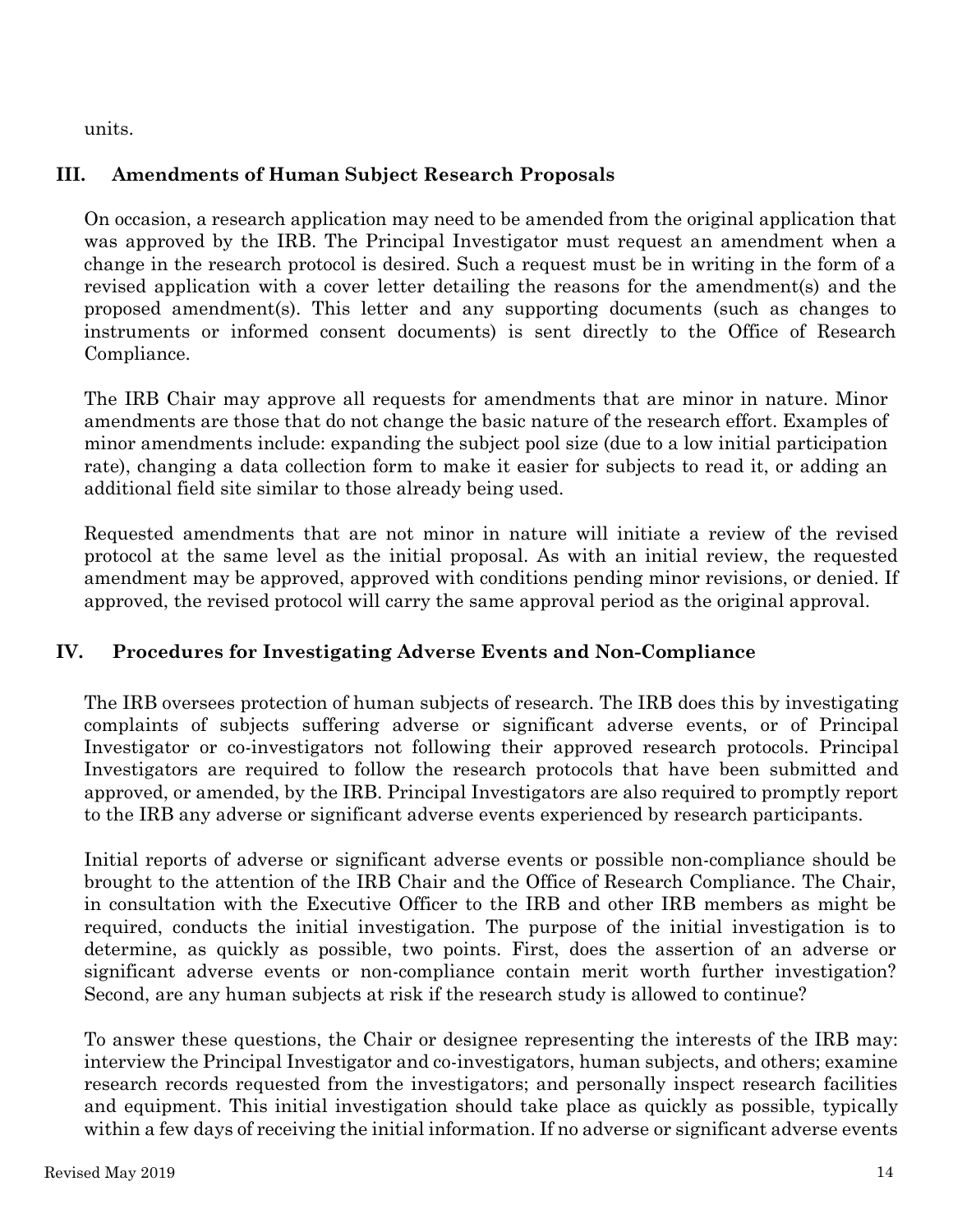or possible non-compliance is uncovered, no further action is necessary. The IRB Chair may temporarily suspend the research protocol if the initial investigation uncovers information supportive of an adverse or significant adverse events or non-compliance and if human subjects might be at risk if the study is allowed to continue. Should this occur, the Chair or designee will notify, verbally and in writing, the Principal Investigator, his or her academic unit head, and the Executive Officer to the IRB that the research has been temporarily suspended.

Complaints of adverse or significant adverse events or possible non-compliance that the Chair has found to have merit, regardless of whether a research protocol has been temporarily suspended, will be brought by the Chair to a special meeting of the IRB committee within two weeks of the Chair's determination. At this meeting, the IRB committee will be presented with whatever evidence has thus far been collected. The Principal Investigator, co-investigators, and any others with relevant information will be invited to present information to the committee. The IRB will then decide if further investigation is needed or if sufficient information is available to determine whether an adverse or significant adverse events or non-compliance has occurred. The IRB will also decide if the research protocol should be continued as originally approved, reinstated (if temporarily suspended by the Chair), suspended pending further investigation or revisions by Principal Investigator, or terminated.

The sole function of the IRB is to provide protection for the human subjects of research by approving, requiring modification in, or denying approval of proposed research. When the IRB suspends approval for a research project, no further research involving human subjects may be undertaken. The Principal Investigator will need to submit to the IRB amendments to the protocol sufficient to satisfy the conditions of the suspension before the research can be resumed. When the IRB withdraws its approval for a research project, the project is considered terminated and no further research involving human subjects may be undertaken. A new protocol must be submitted, reviewed, and approved.

There may be certain agencies, both within and outside the university, which require notification whenever a research protocol involving human subjects is suspended or terminated. The IRB Chair and the institutional representative ensure that these notifications are made in a timely fashion. Principal Investigators must be aware that a suspension or termination of IRB approval can result in the freezing of internal or extramural grant accounts, the return of equipment or other resources, and further investigation by other entities (such as the student affairs office, academic unit heads, deans, and outside funding and governmental bodies).